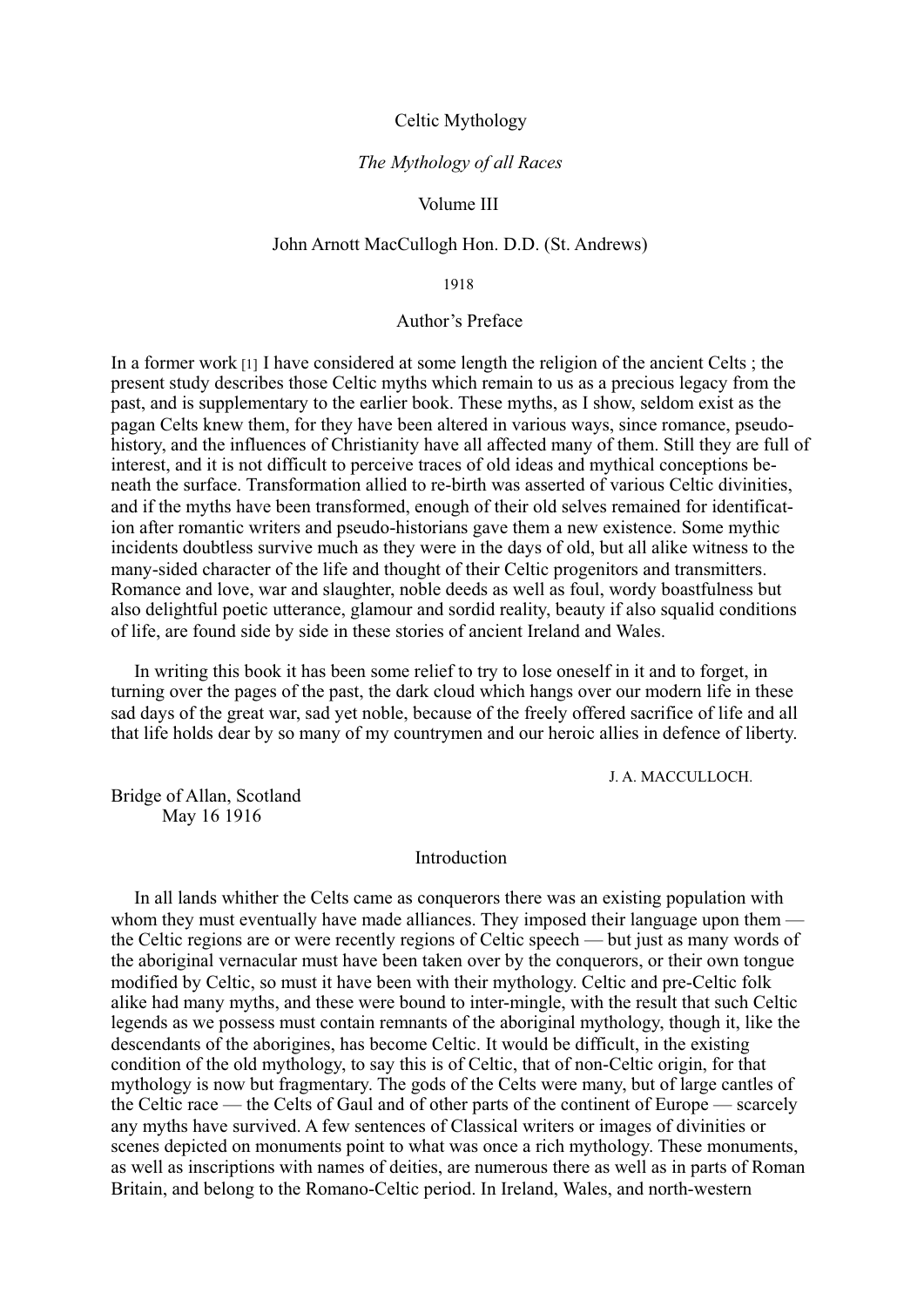Scotland they do not exist, though in Ireland and Wales there is a copious literature based on mythology. Indeed, we may express the condition of affairs in a formula : Of the gods of the Continental Celts many monuments and no myths; of those of the Insular Celts many myths but no monuments.

The myths of the Continental Celts were probably never committed to writing. They were contained in the sacred verses taught by the Druids, but it was not lawful to write them down : [2] they were tabu, and doubtless their value would have vanished if they had been set forth in script. The influences of Roman civilization and religion were fatal to the oral mythology taught by Druids, who were ruthlessly extirpated, while the old religion was assimilated to that of Rome. The gods were equated with Roman gods, who tended to take their place; the people became Romanized and forgot their old beliefs. Doubtless traditions survived among the folk, and may still exist as folk-lore or fairy superstition, just as folkcustoms, the meaning of which may be uncertain to those who practise them, are descended from the rituals of a vanished paganism; but such existing traditions could be used only with great caution as indexes of the older myths.

There were hundreds of Gaulish and Romano-British gods, as an examination of the Latin inscriptions found in Gaul and Britain [3] or of Alfred Holder's *Alceltischer Sprackschatz* [4] will show. Many are equated with the same Roman god, and most of them were local deities with similar functions, though some may have been more widely popular; but we can never be sure to what aspect of the Roman divinity's personality a parallel was found in their functions. Moreover, though in some cases philology shows us the meaning of their names, it would avail little to speculate upon that meaning, tempting as this may be  $-$  a temptation not always successfully resisted. This is also true of the symbols depicted on monuments, though here the function, if not the myth, is more readily suggested. Why are some deities horned or three-headed, or why does one god carry a wheel, a hammer, or an S-symbol? Horns may suggest divine strength or an earlier beast-god, the wheel may be the sun, the hammer may denote creative power. Other symbols resemble those of Classical divinities, and here the meaning is more obvious. The three *Matres*, or "Mothers," with their symbols of fertility were Earth Mothers; the homed deity with a bag of grain was a god of plenty. Such a goddess as Epona was a divinity of horses and mules, and she is represented as riding a horse or feeding foals. But what myths lie behind the representation of Esus cutting down a tree, whose branches, extending round another side of the monument, cover a bull and three cranes — Tarvos Trigaranos? Is this the incident depicted on another monument with a bull's head among branches on which two birds are perched?

Glimpses of myths are seen in Classical references to Celtic gods. Caesar, whose information (or that of his source) about the gods of Gaul is fragmentary, writes; "They worship chiefly the god Mercury. Of him there are many *simulacra*; [5] they make him inventor of all arts and guide of journeys and marches, and they suppose him to have great power over the acquiring of money and in matters of merchandise. After him come Apollo, Mars, Jupiter, and Minerva. Concerning these they hold much the same opinions as other nations — Apollo repels diseases, Minerva teaches the beginnings of arts and crafts, Jupiter sways celestial affairs. Mars directs wars." [6] There is no evidence that all the Gauls worshipped a few gods. Many local deities with similar functions but different names is the evidence of the inscriptions, and these are grouped collectively by Caesar and assimilated to Roman divinities. There are many local Mercuries, Minervas, Apollos, and the like, each with his Celtic name attached to that of the Roman god. Or, again, they are nameless, as in the case of the Yorkshire inscription, " To the god who invented roads and paths" — an obvious Mercury. Caesar adds, "The Gauls declare that they are descended from Dispater, and this, they say, has been handed down by the Druids." [7] If, as the present writer has tried to show elsewhere, [8] Dispater is the Roman name of a Celtic god, whether Cernunnos, or the god with the hammer,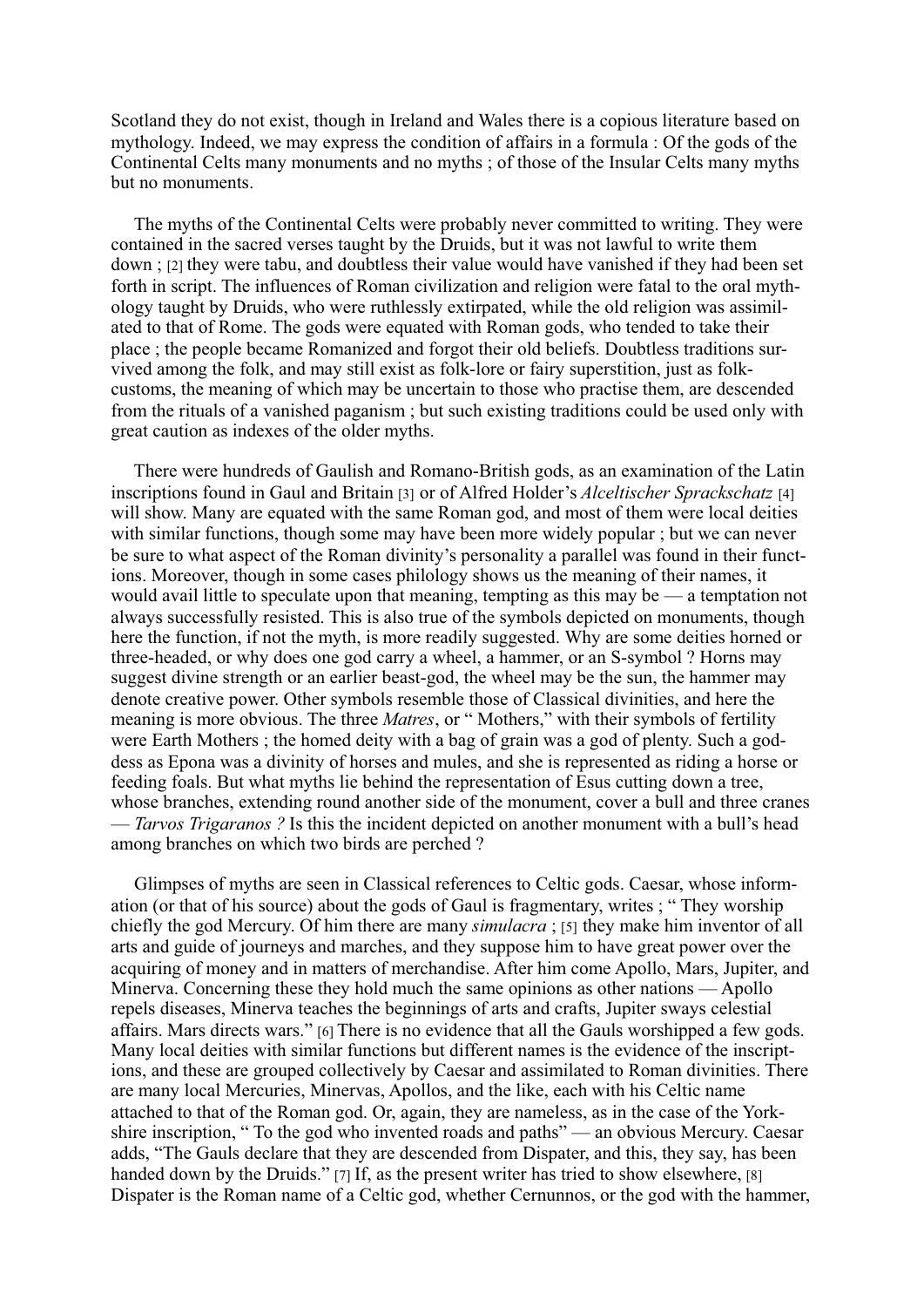or Esus, or all three, who ruled a rich underworld, then this myth resembles many told elsewhere of the first men emerging from the earth, the autochthones. The parallel Celtic myth has not survived. In Ireland, if it ever existed there, it gave place to stories of descent from fictitious personages, like Mile, son of Bile, invented by the early scribes, or from Biblical patriarchs.

Apollonius, writing in the third century B.C., reports a Celtic myth about the waters of Eridanus. Apollo, driven by his father's threats from heaven because of the son whom Karonis bore to him, fled to the land of the Hyperboreans ; and the tears which he shed on the way formed the tossing waters. [9] Some Greek myth is here mingled with a local legend about the origin of a stream and a Celtic god, possibly Belenos, who had a neighbouring temple at Aquileia. In an island of the Hyperboreans (a Celtic people dwelling beyond the Rhipaean Mountains whence Boreas blew) was a circular temple where Apollo was worshipped. Every year near the vernal equinox the god appeared in the sky, harping and dancing, until the rising of the Pleiades. [10] It is natural that this "circular temple" should have been found in Stonehenge.

Lucian (second century A.D.) describes a Gaulish god Ogmios, represented as an old man, bald-headed and with wrinkled and sun-burnt skin, yet possessing the attributes of Hercules -the lion's skin, the club, the bow, and a sheath hung from his shoulder. He draws a multitude by beautiful chains of gold and amber attached to their ears, and they follow him with joy. The other end of the chains is fixed to his tongue, and he turns to his captives a smiling countenance. A Gaul explained that the native god of eloquence was regarded as Hercules. because he had accomplished his feats through eloquence; he was old, for speech shows itself best in old age; the chains indicated the bond between the orator's tongue and the cars of enraptured listeners. [11]

Lucian may have seen such a representation or heard of a Gaulish myth of this kind, and as we shall see, an Irish god Ogma, whose name is akin to that of Ogmios, was a divine warrior and a god of poetry and speech. Ogma is called *grianainech* ("sun-faced," or " shining-faced"), perhaps a parallel to Lucian's description of the face of Ogmios. The head of Ogmios occurs on Gaulish coins, and from one of his eyes proceeds a ray or nail. This has suggested a parallel with the Ulster hero Cuchulainn in his "distortion," when the lon latth (? " champion's light") projected from his forehead thick and long as a man's fist. Another curious parallel occurs in the *Tain Bó Cúalnge*, or "Cattle-Spoil of Cualnge," where, among the Ulster forces, is a strong man with seven chains on his neck, and seven men dragged along at the end of each, so that their noses strike the ground, whereupon they reproach him. Is this a distorted reminiscence of the myth of Ogmios?

A British goddess Sul, equated with Minerva at Bath, is mentioned by Solinus (third century A.D.) as presiding over warm springs. In her temple perpetual fires burned and never grew old, for where the fire wasted away it turned into shining globes. [12] The latter statement is travellers' gossip, but the "eternal fires" recall the sacred fire of St. Brigit at Kildare, tended by nineteen nuns in turn, a day at a time, and on the twentieth by the dead saint herself. The fire was tabu to males, who must not even breathe on it. [13] This breath tabu in connexion with fire is found among Farsis, Brāhmans, Slavs, in Japan, and formerly in Rügen. The saint succeeded to the myth or ritual of a goddess, the Irish Brigit, or the Brigindo or Brigantia of Gaulish and British inscriptions, who was likewise equated with Minerva.

A tabued grove near Marseilles is mythically described by Lucan, who wrote in the first century of our era, and doubtless his account is based on local legends. The trees of the grove were stained with the blood of sacrifices, and the hollow caverns were heard to roar at the movement of the earth; the yew trees bent down and rose again; flames burned but did not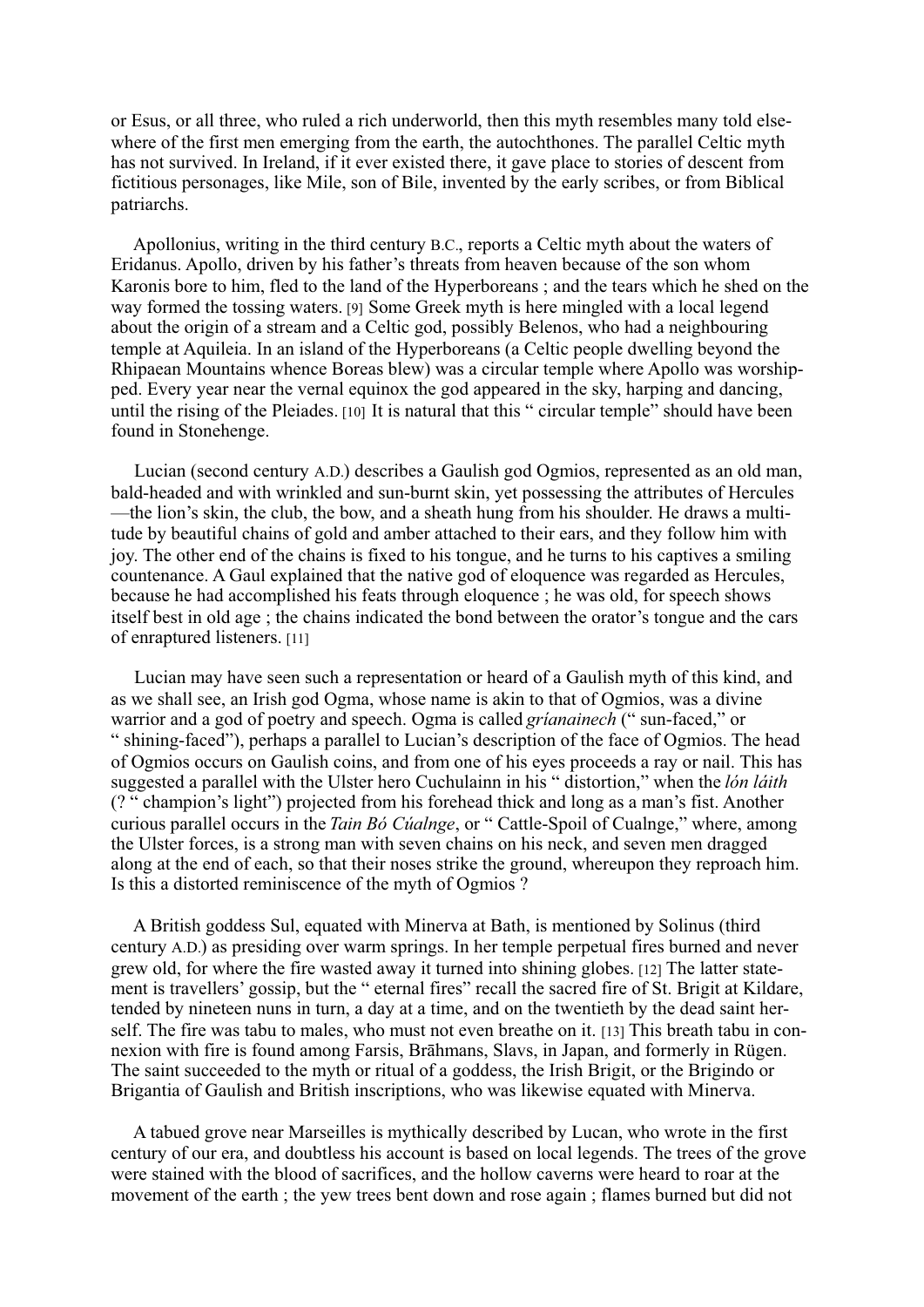consume the wood; dragons entwined surrounded the oaks. Hence people were afraid to approach the sacred grove, and the priest did not venture within its precincts at midnight or midday, lest the god should appear — " the destruction that wasteth at noonday." [14] In Galatia Artemis was thought to wander with demons in the forest at mid-day, tormenting to death those whom she met ; while Diana in Autun was regarded as a midday demon who haunted cross-roads and forests. Whether these divinities represent a Celtic goddess is uncertain, and their fateful midday aspect may have been suggested by the "midday demon" of the Septuagint version of Psalm xc. 6. Both accounts occur in lives of saints.

Several references suggest that the gods punished the taking of things dedicated to themselves, and therefore tabu to men. Caesar says that this was a criminal action punished by torture and death, [15] and Irish myth also discloses the disastrous results of breach of tabu. The awe of the priest of the grove is paralleled by incidents of Celtic history. After the battle of Allia in 390 B.C., where the Celts saw divine aid in the flight of the Romans and stood awestruck before it, they were afraid of the night. [16] After the battle of Delphi (279 B.C.) " madness from a god" fell on them at night, and they attacked each other, no longer recognizing each other's speech. [17] Another fear based on a myth is referred to in Classical sources, that of the future cataclysm. The Celts did not dread earthquakes or high tides, which, indeed, they attacked with weapons; but they feared the fall of the sky and the day when fire and water must prevail. An Irish yow perhaps refers to this: something would be done if the sky with its showers of stars did not fall or the earth burst or the sea submerge the world. Any untoward event might be construed as the coming of this catastrophe or analogous to it. How, then, was the sky meanwhile supported? Perhaps on mountain-peaks like that near the source of the Rhône, which the native population called "the column of the sun," and which was so lofty that it hid the northern sun from the southern folk. [18] Gaidoz says that " the belief that the earth rests on columns is the sole *débris* of ancient cosmogony of which we know in Irish legends, but we have only the reflexion of it in a hymn and gloss of the Liber Hymnorum. In vaunting the pre-eminence of two saints who were like great gods of old Christian Ireland, Ultán says of Brigit that she was 'half of the colonnade of the kingdom (of the world) with Patrick the eminent.' The gloss is more explicit  $-$  ' as there are two pillars in the world, so are Brigit and Patrick in Ireland. [19] In some of the romantic Irish voyages islands are seen resting on pillars, and an echo of these myths is found in the Breton tradition that the church at Kernitou stands on four columns, resting on a congealed sea which will submerge the structure when it becomes liquid. [20]

Divine help is often referred to in Irish myths, and a parallel instance occurs in Justin's allusion to the guidance of the Segovesi by birds to the Danubian regions which they conquered. [21] Such myths are depicted on coins, on which a horse appears led by a bird, which sometimes whispers in its ear. Heroes were also inspired by birds to found towns. Birds were objects of worship and divination with the Celts, and divinities transformed themselves into the shape of birds, or birds formed their symbols.

The birth of heroes from a god and a human mother occurs in Irish myth. One classical parallel to this is found in the account of the origin of the northern Gauls given by Diodorus. They were descended from Hercules and the beautiful giant daughter of the King of Celtica. and hence they were taller and handsomer than other peoples. [22] This is perhaps the Greek version of a native myth, which is echoed in the Irish tale of the gigantic daughter of the king of Maidens' Land and her love for Fionn. [23] Again, when Diodorus speaks of Hercules assembling his followers, advancing into Celtica, improving the laws, and founding a city called Alesia, honoured ever since by the Celts as the centre of their kingdom, he is probably giving a native myth in terms of Greek mythology. [24] Some native god or hero was concerned, and his story fitted that of Hercules, who became popular with the Celts.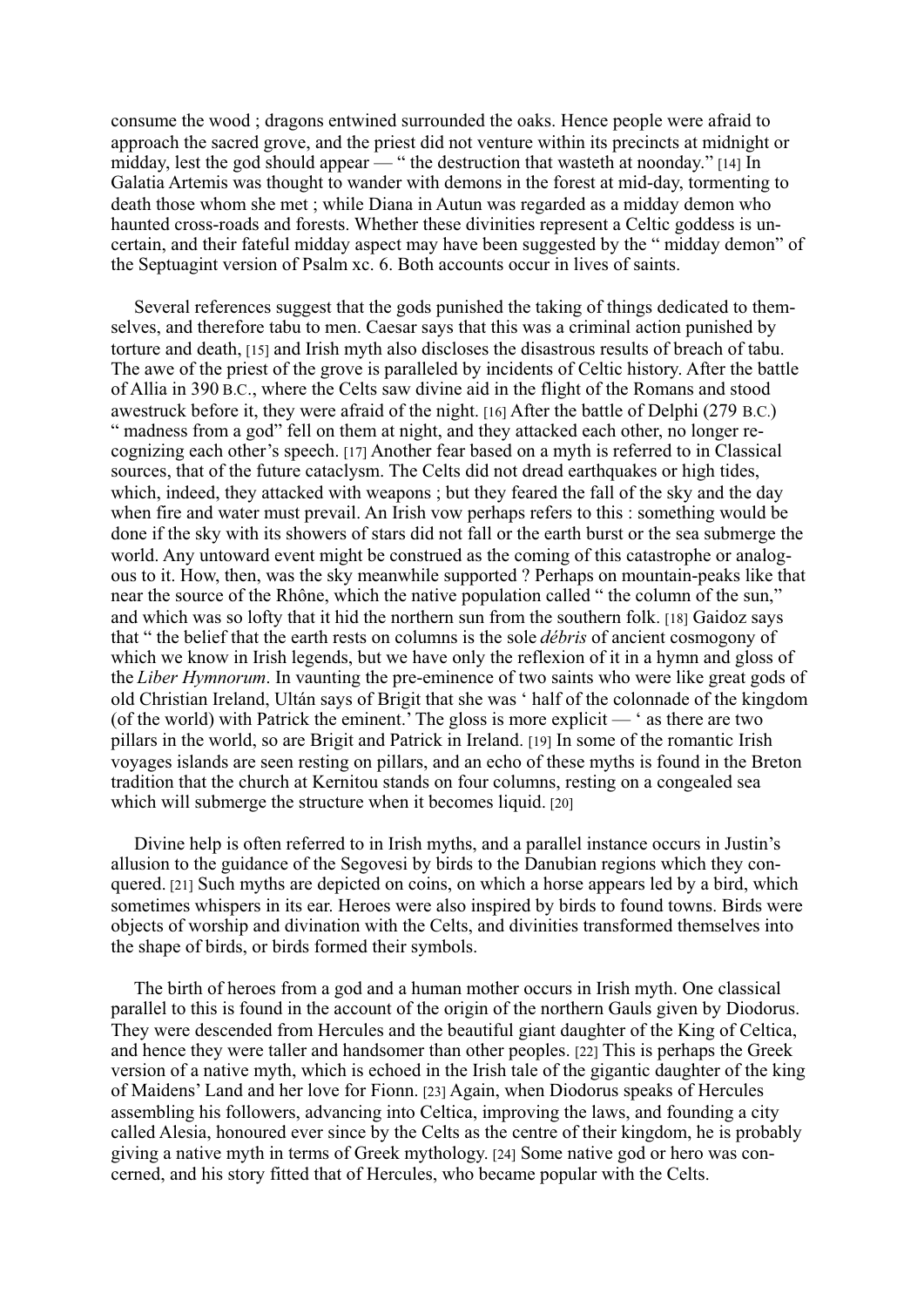The Celts had beliefs resembling those of the Greeks and Romans about *incubi*. Demons called *dusii* sought the couches of women out of lust, a belief reported by sub-Classical authors. The Classical evidence for Celtic belief in divine descent is also furnished by the form of several proper names which have been recorded, while lineage from a river or rivergod is associated with the Belgic Viridomar. [25]

A legend reported by Pliny concerns some natural product, perhaps a fossil *echinus*, in explanation of the origin of which this myth was current, or to it an existing serpent-myth had been attached. Numerous serpents collected on a day in summer and, intertwining, formed a ball with the foam from their bodies, after which their united hissings threw it into the air. According to the Druids, he who would obtain it must catch it on a mantle before it touched the ground and must escape hastily, putting running water between himself and the pursuing serpents. The ball was used magically. [26]

Classical observers cite vaguely some myths about the otherworld and they admired profoundly the Celtic belief in immortality, which, if Lucan's words are correct, was that of the soul animating a new body there. Diodorus also affirms this, though he compares it with the Pythagorean doctrine of transmigration; [27] yet in the same passage he shows that the dead passed to another world and were not reborn on earth. Irish mythology tells us nothing about the world of the dead, though it has much to say of a gods' land or Elysium, to which the living were sometimes invited by immortals. This Elysium was in distant islands, in the hollow hills, or under the waters. Plutarch, on the authority of Demetrius, who may have been a Roman functionary in Britain, reports that round Britain are many desert islands, named after gods and heroes. Demetrius himself visited one island lying nearest these, inhabited by a people whom the Britons regarded as sacred, and while he was there, a storm arose with fiery bolts falling. This the people explained as the passing away of one of the mighty, for when a great soul died, the atmosphere was affected and pestilences were caused. Demetrius does not say whither the soul went, either to the islands or elsewhere, but islands named after gods and heroes suggest the Irish divine Elysium, and this is confirmed by what Demetrius adds, and by what Plutarch reports in another work. On one of the islands Kronos is imprisoned, and Briareos keeps guard over him, [28] along with many deities ( $\delta \alpha \mu \nu \alpha \varsigma$ ) who are his attendants and servants. What Celtic divinities or heroes lurk under these names is unknown, but the myth resembles traditions of Arthur in Avalon (Elysium), or of Fionn or Arthur sleeping in a hollow hill, waiting to start up at the hour of their country's need. Elsewhere Plutarch speaks of an island in which the barbarians say that Kronos is imprisoned by Jupiter in a cavern. There Kronos steeps, fed by birds with ambrosia, while his son lies beside him as if guarding him. The surrounding sea, clogged with earth, appears to be solid, and people go to the island, where they spend thirteen years waiting on the god. Many remain, because there is no toil or trouble there, and devote their time to sacrificing, singing hymns, or studying legends and philosophy. The climate is exquisite, and the island is steeped in fragrance. Sometimes the god opposes their departure by appearing to them along with those who minister to him, and these divine ministrants themselves prophesy or tell things which have been revealed to them as dreams of Saturn when they visit his cave. Plutarch's alleged informant had waited on the god and studied astrology and geometry, and before going to another island he carried with him golden cups. [29] In this latter story the supposed studies and ritual of the Druids are mingled with some distorted tradition of Elysium, and the reference to cups of gold carried from the island perhaps points to the myth of things useful to man brought from the land of the gods. [30]

The sixth century Byzantine historian Procopius has a curious story about the island of "Brittia," which was divided by a wall from north to south. West of the wall none could live, so foul was the air, so many the vipers and evil beasts ; but in its inhabited part dwelt Angles. Frisians, and Britons. The island lay between Britannia and Thule. Thule is probably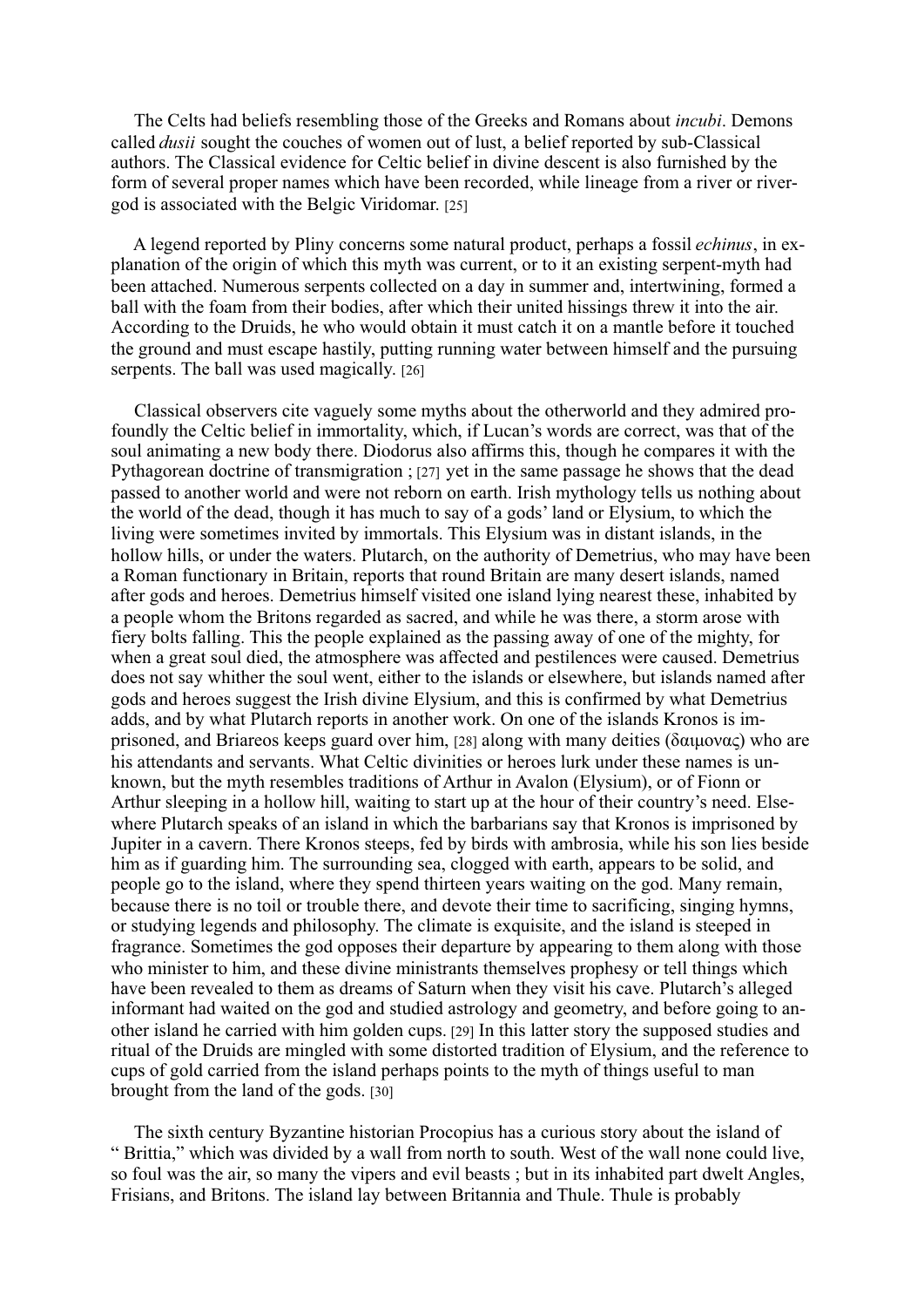Scandinavia; Britannia, which is, strictly speaking, Britain, is confused with the region lying between Brittany and the mouths of the Scheldt and Rhine. Brittia is Britain ; the wall is the Roman Wall, shown on Ptolemy's map running north and south at the present Scottish border, because Scotland was represented as lying at right angles to England. The region beyond the wall, mountainous, forest-clad, and inaccessible, was easily conceived as a sinister place by those who heard of it only vaguely. Procopius then says that on the coast of the Continent fishermen and farmers are exempt from taxation because it is their duty to ferry souls over to Brittia, doing this in turn. At midnight they hear a knocking at their door and muffled voices calling : but when they reach the shore, they see only empty boats, not their own. In these they set out and presently perceive that the boats have become laden, the gunwale being close to the water; and within an hour Brittia is reached, though ordinarily it would take a day and a night to cross the sea. There the boats are invisibly unladen, and although no one has been seen, a loud voice is heard asking each soul his name and country. [31] The Roman poet Claudian, writing toward the close of the fourth and the beginning of the fifth century of our era, had perhaps heard such a story, though he confuses it with that of Odysseus and the shades. [32] At the extremity of the Gaulish coast is a place protected from the tides, where Odysseus by sacrifice called up the shades. There is heard the murmur of their complaint, and the inhabitants see pale phantoms and dead forms flitting about. [33] This strictly concerns the Homeric shades, for Classical testimony to the Celtic other-world, as well as Irish stories of the return of the dead, never suggests "pale phantoms." Claudian may have heard some story like that of Procopius, though it is by no means certain that the latter is reporting a Celtic belief for other peoples than the Celts dwelt in his time opposite Britain. Possibly, however, the Celts believed that the dead went to distant islands. Even now the Bretons speak of the "Bay of Souls" at Raz, at the extreme point of Armorica, while folk-lore tells how the drowned are nightly conveyed by boat from Cape Raz to the isle of Tevennec. [34] If the Celtic dead went to an island, this may explain the title said by Pliny, quoting Philemon (second century B. C), to have been given by the Cimbri to the northern sea, *Morimarusam* = Mortuum Mare or possibly Mortuorum Mare ("Sea of the Dead")—the sea which the dead crossed. The title may refer, however, to an unchangeably calm sea, and such a sea has always been feared, or to the ice-covered sea, which Strabo [35] regarded as an impassable spongy mixture of earth, water, and air. The supposed Celtic belief in an island of the dead might also explain why, according to Pliny, no animal or man beside the Gallic ocean dies with a rising tide  $[36]$  — a belief still current in Brittany; the dead could be carried away only by an outflowing tide. But whether or not the Celts believed in such an island, it is certain that no Irish story of the island Elysium connects that with them, but associates it only with divine beings and favoured mortals who were lured thither in their lifetime.

In Wales and Ireland, where Roman civilization was unknown, mythology had a better chance of survival. Yet here, as in Gaul, it was forced to contend with triumphant Christianity, which was generally hostile to paganism. Still, curiously enough, Christian verity was less destructive of Celtic myths than was Roman civilization, unless the Insular Celts were more tenacious of myth than their Continental cousins. Sooner or later the surviving myths, more often fragments than finished entities, were written down; the bards and the *filid* (learned poets) took pride in preserving the glories of their race; and even learned Christian monks must have assisted in keeping the old stories alive. Three factors, however, played their part in corrupting and disintegrating the myths. The first of these was the dislike of Christianity to transmit whatever directly preserved the memory of the old divinities. In the surviving stories their divinity is not too closely descried; they are made as human as possible, though they are still super-human in power and deed; they are tolerated as a kind of fairy-folk rather than as gods. Yet they are more than fairies and they have none of the wretchedness of the decrepit, skin-clad Zeus of Heine's Gods in Exile. Side by side with this there was another tendency, natural to a people who no longer worshipped gods whose names were still more or less familiar. They were regarded as kings and chiefs and were brought into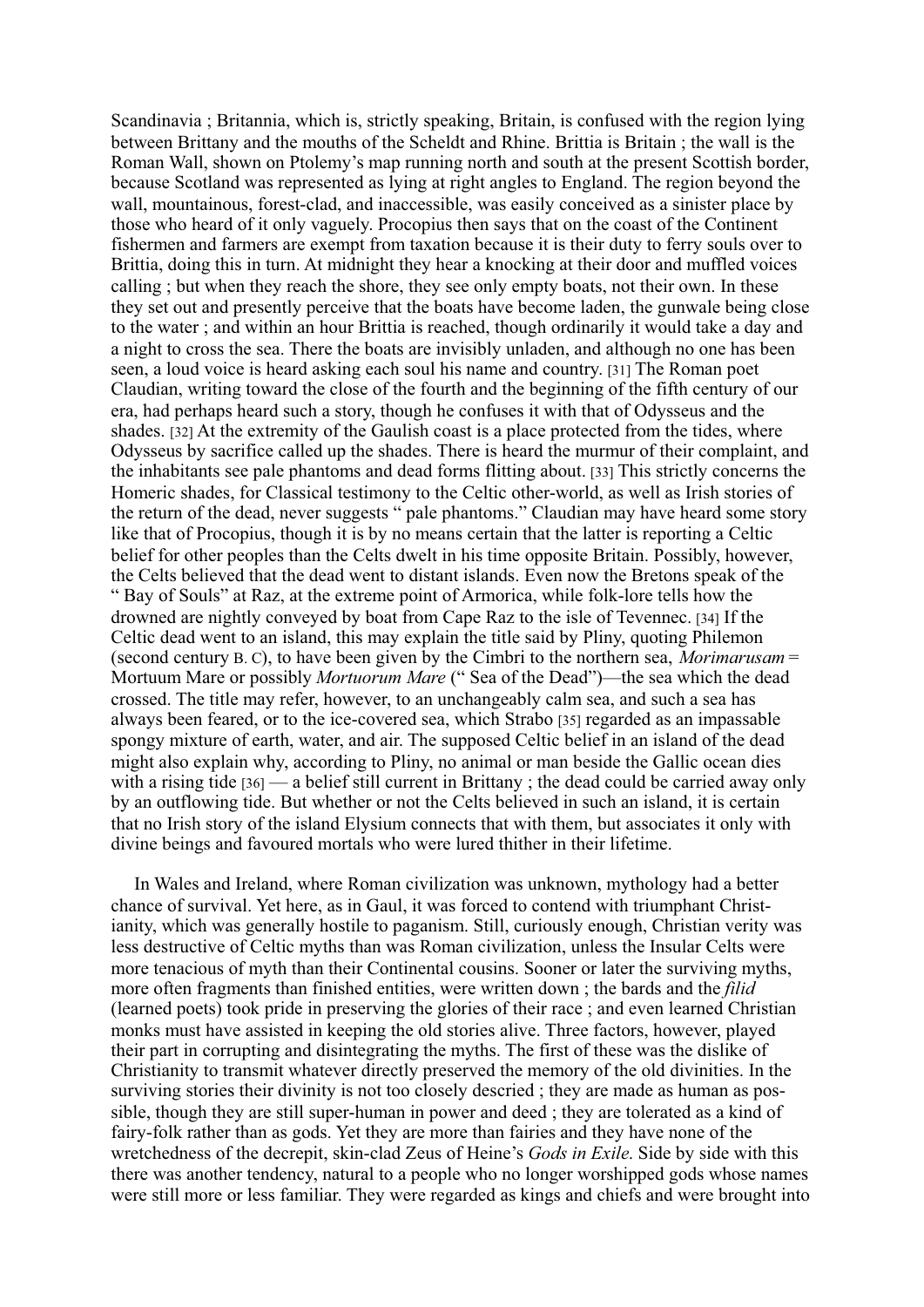a genealogical scheme, while some myths were reduced to annals of supposititious events. Myth was transmuted into pseudo-history. This euhemerizing [37] process is found in all decaying mythologies, but it is outstanding in that of the ancient Irish. The third factor is the attempt of Christian scribes to connect the mythical past and its characters with persons and events of early Scriptural history.

These factors have obscured Irish divine legends, though enough remains to show how rich and beautiful the mythology had been. In the two heroic cycles — those of Cuchulainn and Fionn respectively — the disturbance has been less, and in these the Celtic magic and glamour are found. Some stories of the gods escaped these destructive factors, and in them these delectable traits are also apparent. They are romantic tales rather than myths, though their mythical quality is obvious.

Two mythical strata exist, one older and purely pagan, in which gods are immortal, though myth may occasionally have spoken of their death; the other influenced by the annalistic scheme and also by Christianity, in which, though the unlikeness of the gods to humankind is emphasized, yet they may be overcome and killed by men. The literary class who rewrote the myths had less simple ideals than even the Greek mythographers. They imagined some moving situations and majestic episodes or borrowed these from the old myths, but they had little sense of proportion and were infected by a vicious rhetorical verbosity and exaggeration. Many tales revel monotonously in war and bloodshed, and the characters are spoiled by excessive boastfulness. Yet in this later stratum the mytho-poeic faculty is still at work, inasmuch as tales were written in which heroes were brought into relation with the old divinities

The main sources for the study of Irish mythology are the documents contained in such great manuscripts as the *Book of Leinster* and the *Book of the Dun Cow (Leabkar na*) hUidhre), [38] written in the eleventh and twelfth centuries, but based on materials of older date. Later manuscripts also contain important stories. Floating tales and traditions, fairy- and folklore, are also valuable, and much of this material has now been published. [39]

Among the British Celts, or those of them who escaped the influence of Roman civilization, the mythological remains are far less copious. Here, too, the euhemerizing process has been at work, but much more has the element of romance affected the old myths. They have become romantic tales arranged, as in the *Mabinogion*, in definite groups, and the *dramatis personae* are the ancient gods, though it is difficult to say whether the incidents are myths transformed or are fresh romantic inventions of a mythic kind. Still, the Welsh Mabinogion is of great importance, as well as some parts of Arthurian romance, the poems about Taliesin, and other fragments of Welsh literature. The euhemerizing process is still more evident in those portions of Geoffrey of Monmouth's *History* which tell of the names and deeds of kings who were once gods.

Thus if materials for Irish and British mythology are copious, they must be used with caution, for we cannot be certain that any one story, however old, ever existed as such in the form of a pagan myth. As the mountain-peaks of Ireland or Wales or the Western Isles are often seen dimly through an enshrouding mist, which now is dispersed in torn wisps, and now gathers again, lending a more fantastic appearance to the shattered crags, so the gods and their doings are half-recorded and half-hidden behind the mists of time and false history and romance. Clear glimpses through this Celtic mist are rare. This is not to be wondered at when we consider how much of the mythology has been long forgotten, and how many hands have worked upon the remainder. The stories are relics of a dead past, as defaced and inexplicable as the battered monuments of the old religion. Romancers, would-be historians, Christian opponents of paganism, biographers of saints, ignorant yet half-believing folk, have worked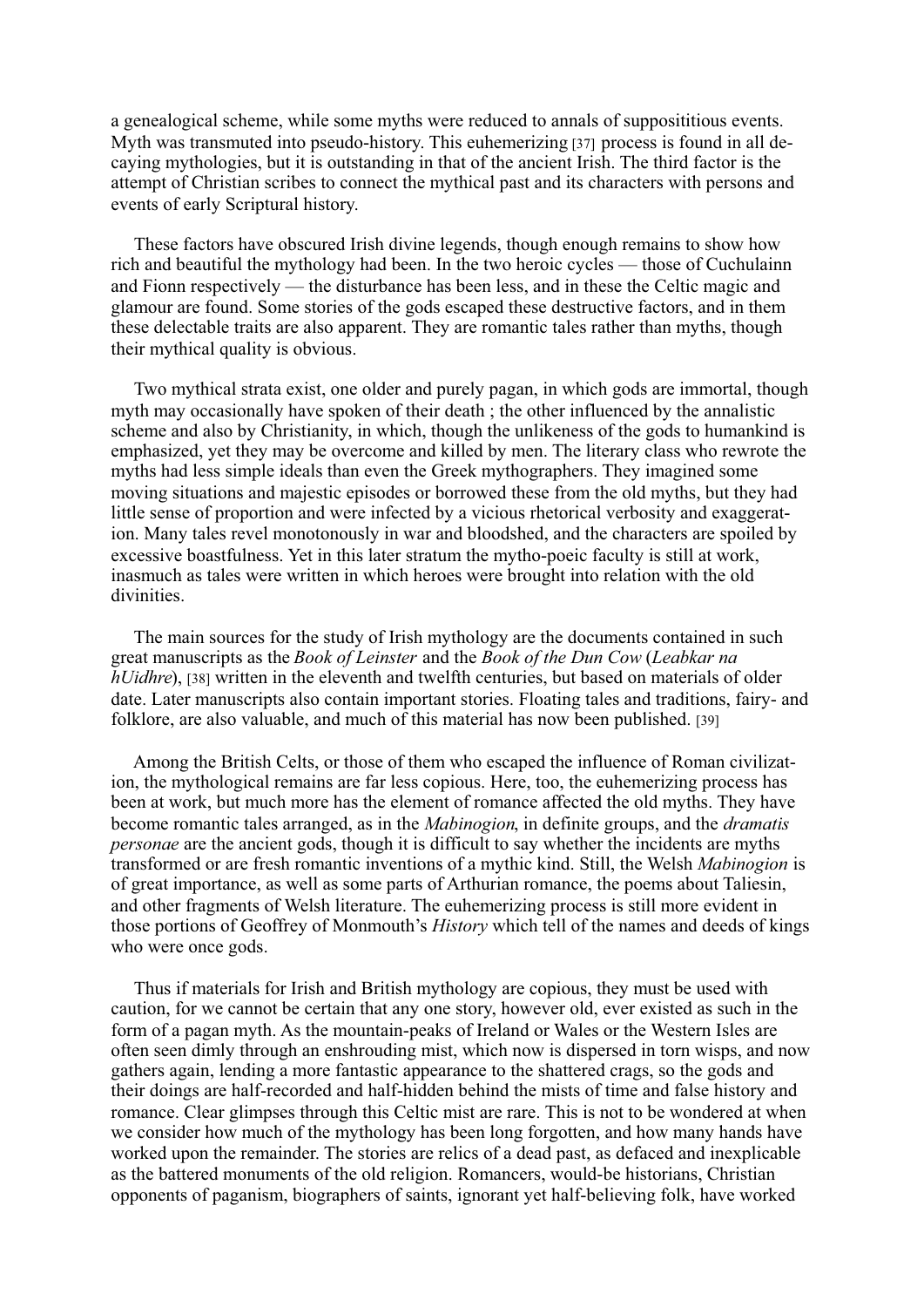their will with them. Folk-tale incidents have been wrought into the fabric, perhaps were originally part of it. Gods figure as kings, heroes, saints, or fairies, and a new mythical past has been created out of the *débris* of an older mythology. There is little of the limpid clearness of the myths of Hellas, and yet enough to delight those who, in our turbulent modern life, turn a wistful eye upon the past.

To make matters worse, modem writers on Celtic tradition have displayed a twofold tendency. They have resolved every story into myths of sun, dawn, and darkness, every divinity or hero into a sun-god or dawn-goddess or ruler of a dark world. Or those with a touch of mysticism see traces of an esoteric faith, of mysteries performed among the initiate. In mediaeval Wales the "Druidic legend" — the idea of an esoteric wisdom transmitted from old priests and philosophers — formed itself among half-crazy enthusiasts and has been revived in our own time by persons of a similar genus. Ireland and the West Highlands have always been remarkably free of this nonsense, though some Celts with a turn for agreeing with their interlocutor seem to have persuaded at least one mystic that he was on the track of esoteric beliefs and ritual there. [40] He did not know his Celt! The truth is that the mediaeval and later Welsh Druidists were themselves in the mythopœic stage — crude Blakes or Swedenborgs — and invented stories of the creed of the old Druids which had no place in it and are lacking in any document of genuine antiquity. Welsh or Irish. This is true also of the modern "mythological" school. Not satisfied with the beautiful or wild stories as they stand, they must mythologize them still further. Hence they have invented a pretty but ineffectual mythology of their own, which they foist upon our Celtic forefathers, who would have been mightily surprised to hear of it. The Celts had clearly defined divinities of war, of agriculture. of the chase, of poetry, of the other-world, and they told romantic myths about them. But they did not make all their goddesses dawn-maidens, or transform every hero into a sun-god, or his twelve battles into the months of the solar year. Nor is it likely that they had mystic theories of rebirth, if that was a wide-spread Celtic belief; and existing examples of it always concern gods and heroes, not mere mortals. They are straightforward enough and show no esoteric mystic origin or tendency, any more than do similar myths among savages, nor do they set forth philosophic theories of retribution, such as were evolved by Pythagorean and Indian philosophy. Modem investigators, themselves in the mythopoeic stage, easily reflect back their ideas upon old Celtic tales. Just as little had the Celts an esoteric monotheism or a secret mystery-cult; and such genuine notices of their ancient religion or its priests as have reached us know nothing of these things, which have been assumed to exist by enthusiasts during the last two centuries.

- [1] The Religion of the Ancient Celts, Edinburgh, 1911.
- [2] Caesar, De bello Gallico, vi. 14.
- [3] See especially CIL., CIR.
- [4] 3 vols., Leipzig, 1896 ff.
- [5] The exact meaning of *simulacra* in this passage is a little uncertain. Possibly they were boundary stones, like the Classical henns (cf. Mythology of All Races, Boston, 1916, i. 194-95); but they were probably "symbols" rather than " images" (see MacCulloch [b], pp. 284-85), and may have been standing-stones (see infra, pp. -158-59)-
- $[6]$  De bello Gailico, vi. 17.
- [7] ib. vi. 18.
- $[8]$  MacCulloch  $[b]$ , pp. 29 ff.
- [9] Argonautica, iv. 609 f.
- [10] Diodorus Siculus (first century B.C.), ii. 47.
- $[11]$  Herakles, iff.
- $[12]$  Soltnus, xzii. 10.
- [13] Giraldus Cambrensis, Topographia Hiherniae, ii. 34ff>
- [14] *Pharsalia*, iii. 399 ff.